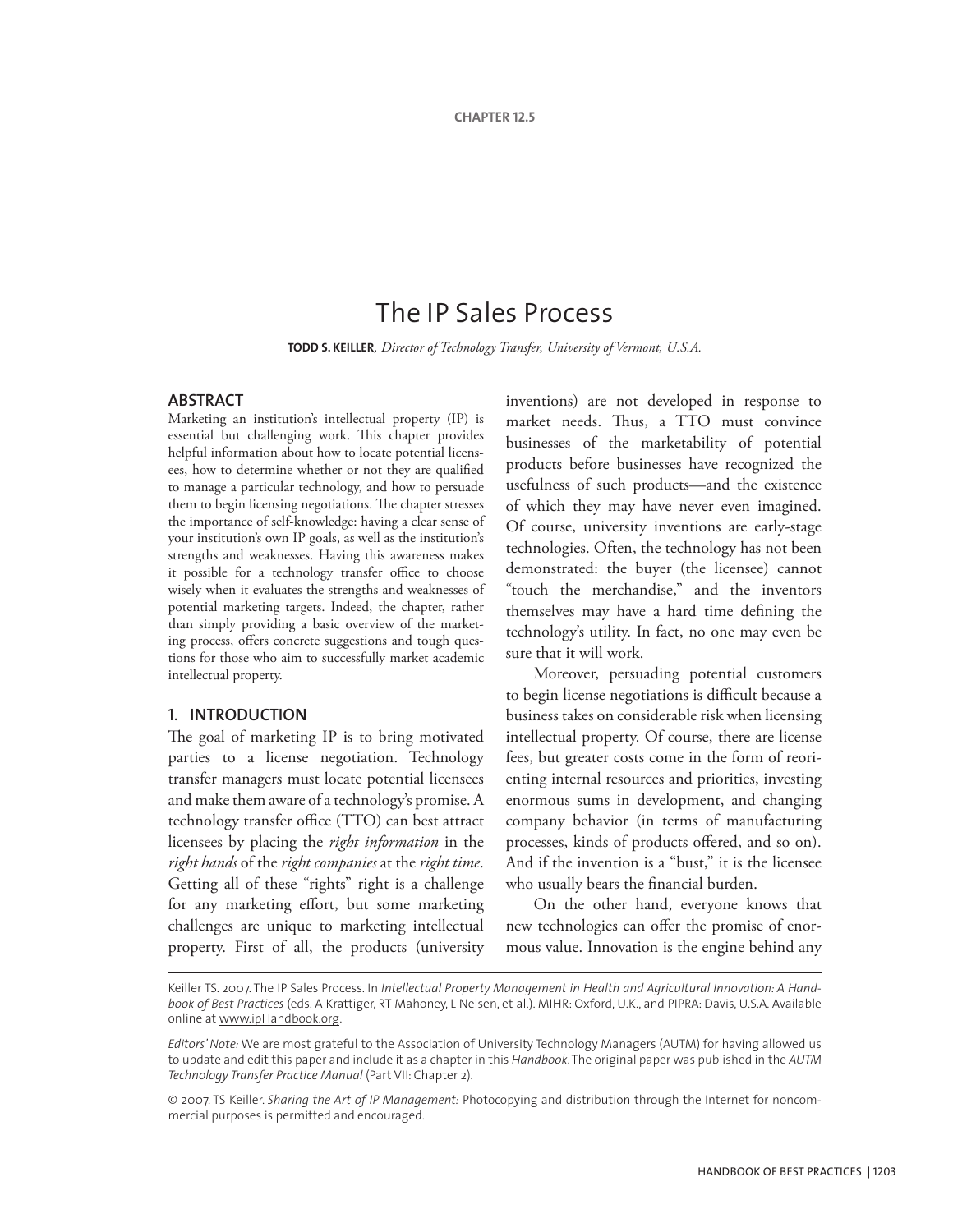growing business. Therefore, for a marketer of an institution's intellectual property, the task is to make a licensing deal as attractive as possible by reducing the risk/promise ratio.

#### 2. **GETTING STARTED**

To overcome the difficulties, one must begin at home. Indeed, when we think of "selling" an institution's intellectual property, a logical place to start is to ensure that the objectives of the TTO match those of its institution. The TTO and the institution it works for have a common goal and a common vision. This may seem rather obvious, but it is best for the institution to understand and endorse how the TTO operates (including its policies for such issues as conflict of interest, equity holdings, royalty splits, and even the direction of the research being licensed). Without this endorsement, a technology transfer manager's marketing efforts will not be supported and, in a worst-case scenario, a negotiating process that took a great deal of time and effort to achieve will be rejected by your institution. If the objectives of the TTO are not clearly in line with that of the institution, it will also be difficult to create and maintain an atmosphere of trust and cooperation between the TTO and the university—much less between the TTO and its potential customers.

A written policy—approved by the appropriate authorities and available to all investigators will establish the ground rules for the TTO's operations. In addition to emphasizing the need to create economic benefit both for the institution and the community, this policy should reflect the philosophy of the institution. The following are sample objectives one might consider.

- 1. To increase research support from industry while maintaining these principles:
	- free and open communication among colleagues
	- collaborative research, as appropriate, among colleagues
	- an atmosphere of cordiality and mutual respect among scientists and clinicians
- 2. To provide guidelines for fairly distributing the economic benefits of academic–industry relationships and to ensure that these

relationships enhance the institution's basic mission in the areas of teaching, research, and community outreach

- 3. To provide reliable, expeditious processes and procedures for resolving conflicts of interest in academic–industry relationships
- 4. To ensure that partnership companies act ethically and in a socially responsible manner, so that they diligently promote the development and dissemination of the institution's research products for the greatest possible public benefit

Publicly articulating such principles for the campus community will make the TTO's efforts more focused, transparent, and effective. This is partly because the institution will be able to get behind the TTO wholeheartedly and partly because sharing these goals with potential business partners can go a long way toward fostering mutual understanding, which is always helpful for facilitating the negotiation process.

# 3. **TECHNOLOGY AUDITS**

A common TTO complaint is that "no one has time to audit the inventory of inventions." If technology transfer managers do not know what is in the pipeline, then it will be impossible to organize a coherent sales or marketing strategy. Understanding what inventions are in the patent process, what investigators are actively working on, and whether this work matches the department chairperson's expectations is valuable, not least because such understanding lays the foundation for an effective sales strategy.

Auditing the status of each technology is such a critical starting point that it could be worth the expense to bring in an outside consultant to augment the review of the invention disclosures, understand the patent situation, evaluate the commercial potential, and recommend commercialization alternatives.

# 3.1 *Resource assessment*

Once a technology transfer manager knows the "inventory" of the TTO, the manager can assess the resources needed to implement a sales strategy,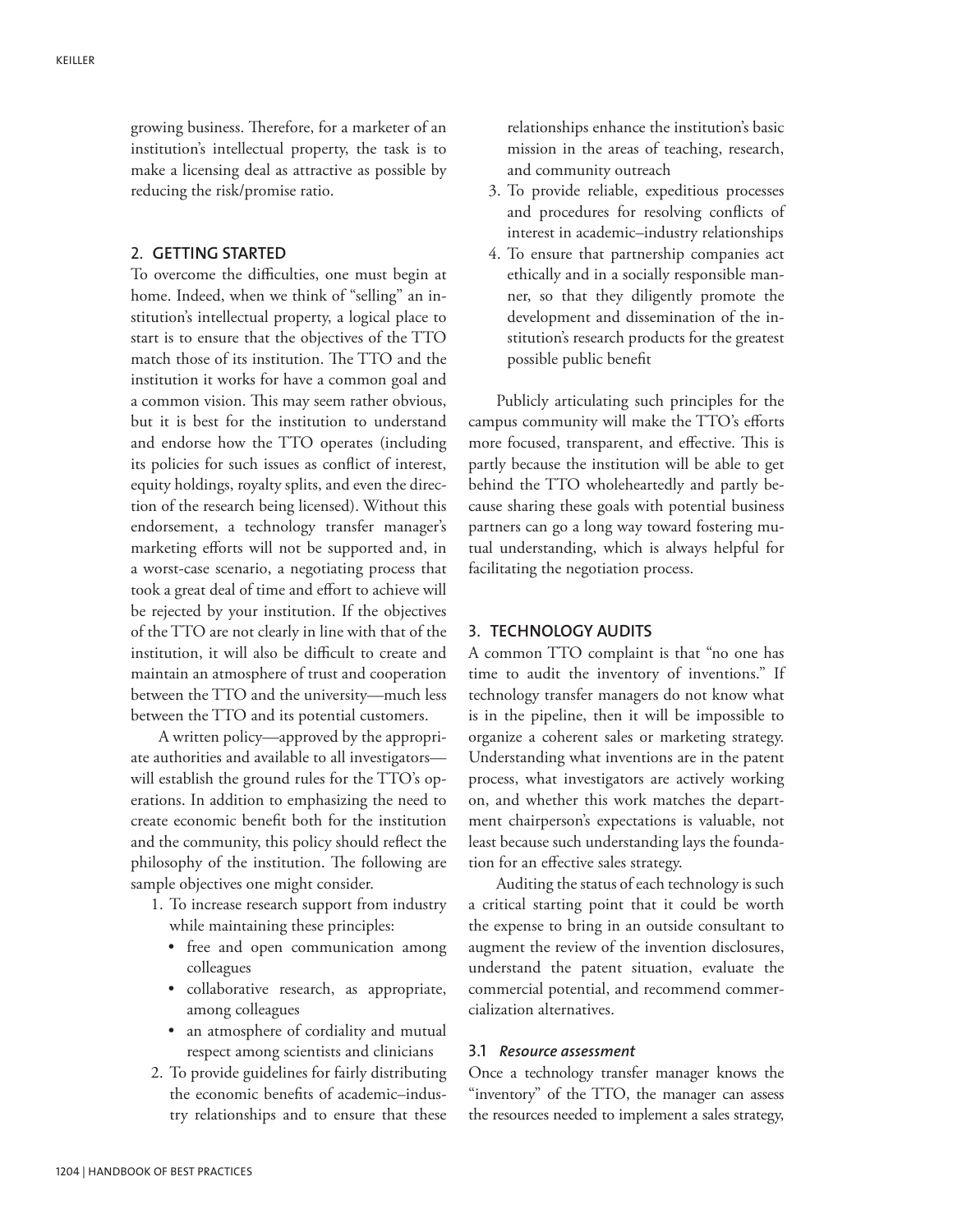especially in relation to staffing. Balancing cases among available licensing professionals, for example, will allow for an even allocation of time for those cases that are close to closing. A technology transfer manager would not want to have one professional attempting to close ten cases, while another has none closing. In general, a caseload of up to 40–50 inventions in various stages of qualification per person is possible if good planning is in place.

However, realistically allocating cases among available resources may result in a shortfall. Once again, an outside consulting group may need to be brought in to handle a series of unattended cases. Moreover, it is always difficult to decide when to drop a case—the institution risks incurring unrecoverable patent expenses by carrying a case too long. Therefore, TTOs should not have cases lying dormant without having a strategy for eventually marketing them. Giving the case to a consulting group on a success-fee basis, with a small retainer to manage expenses, may be a logical action plan for cases that cannot be attended to by TTO personnel. The challenge is to ensure that the consultant's approach is fully aligned with the strategy and personality of the TTO in order to match the mission of the institution, manage the interface with the commercial targets, and make sure the investigator is feeling the technology is adequately being attended to, rather than being overlooked or pushed aside.

## 3.2 *Sales strategy*

Keeping up with the ongoing stream of new inventions, managing the existing portfolio of projects, and negotiating and closing the transfer of technology—all of this provides lessons in priority setting and planning. Careful preparation allows a technology transfer manager to be efficient and fair to all parties involved. After all, a scientist with a technology of little value may invent the next blockbuster royalty generator for the institution. The key to success in all of these areas is to keep up with the technology stream while building up an inventory of cases.

If building a long-term royalty stream is a goal for the institution, a manager cannot do this without closing contracts. The technology transfer manager should therefore consider creating an objective for the TTO of closing a certain number of contracts per year. Having this goal as a cornerstone of the sales strategy will create a sense of urgency, enhance office performance, and provide a sense of focus for the staff. A TTO might consider holding a monthly "to do list" meeting that realistically sets goals for the next 30 days, with the primary goal being a task related to closing a contract. Academic settings often revolve around fiscal years or semesters, while the TTO customers revolve around monthly, or at most, quarterly objectives. Having a TTO work around shorter-term priorities can potentially enhance the velocity at which the office either moves technologies "up" toward licensing, or "out" to the "abandoned" file.

# 4. **WHO IS THE CUSTOMER?**

## 4.1 *Identifying customers*

To develop a sales strategy, a technology transfer manager needs to thoroughly understand the customer so that he or she can ensure that the customer best matches the technology's requirements and potential. Exactly who the customer is in a technology transfer is not always evident. On the one hand, the TTO must enter into tough negotiations with research sponsors and other prospective licensees; on the other hand, the TTO serves the institution and research scientists. The bottom line is, however, that the manager needs to remember that the industrial sponsor/licensee pays the royalties. To be sure, the scientist is the producer of the package to be sold, so treating that person as the TTO's client and partner is equally important. The TTO must maintain a delicate balance.

Listening to the customer throughout the process can be a difficult challenge, but a deal could very well depend upon how well the TTO staff is listening. In particular, the manager must recognize that the technology is usually competing with other priorities in the company's development plan. Open communication will allow the manager to respond to the customer's needs and also let the TTO determine whether the customer is right for the technology.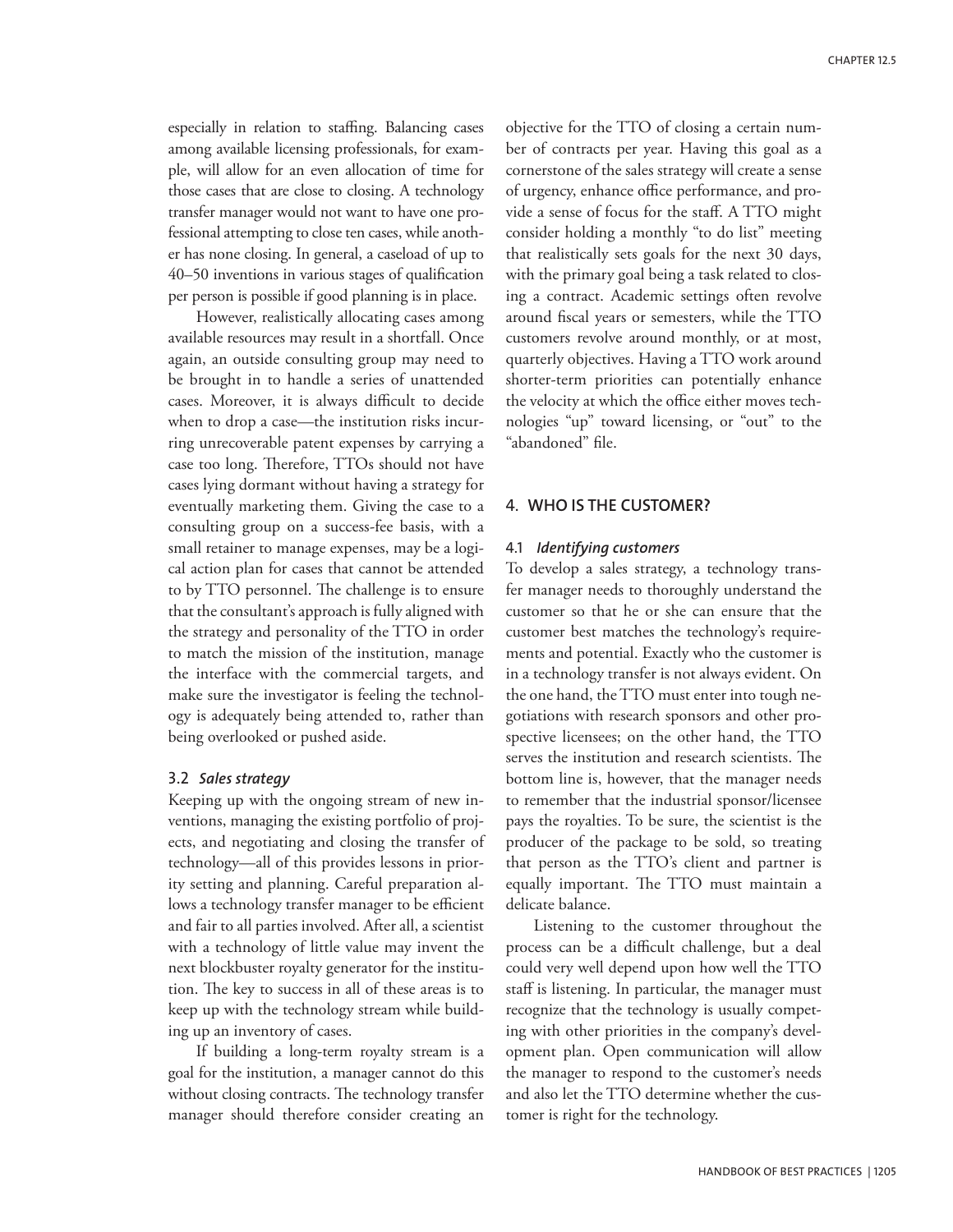## 4.2 *Finding potential licensees*

For most technologies, a list of potential partners can be easily generated. Indeed, the explosion of Web-based databases makes it simple to get a list of potential customers that may be appropriate to contact.1 Sites like biospace.com, not only allow the technology transfer professional to "reach out" and find customers, but maintaining your own Web site, that is updated routinely, allows companies to "reach in" to the institution portfolio. A TTO may be surprised at how companies are getting more sophisticated in searching university Web sites. The Massachusetts Association of Technology Transfer Offices has gone a step further and maintains a central Web site that can search 19 institutions through the use of key words.2 The site is updated nightly for any additions/deletions made by an individual institution. Other programs like TechEx. com also allow companies to reach in to the institutional portfolio from members worldwide who have listed their available technologies. Such lists, however, need to be sifted through before drawing up a targeted prospect list.

Another useful source of industry contacts is the team of scientists working at your institution. Scientists will often already have an industry contact for a given technology, and a scientist's relationship with a company is invaluable for initiating negotiations. In fact, AUTM data have shown that 54% of licensees were initiated due to investigator-company relationships.<sup>3</sup> So TTO staff must be sure to ask the scientists about their contacts. (Knowing where their graduates have gone can often provide useful leads.) When exploiting an inventor's personal contact, however, one must make sure that the technology transfer manager is serving the best interests of the technology and not limiting its possibilities by deferring to the inventor/scientist.

Other sources of contacts may come from the TTO members' industrial experience, experience from previous cases, AUTM members who have dealt with the targeted field of technology, or other members of the institution who have dealt with the company. Industry directories, professional association directories and materials, and trade publications and newsletters can all provide useful leads.

Of course, if you are a TTO manager, remember to think about your own contacts! Who do you know? Who do your friends know? Who has come to see you in the recent past? Networking begins with you.

### 4.3 *Qualifying potential licensees*

Evaluating companies means asking at least these four key questions:

- 1. Does the technology fit the company's need?
- 2. What is the company's time frame to develop the product?
- 3 Does the company have the budget to develop the product?
- 4. Is there any reason why the company would be unwilling to work with the institution/scientist?

It is often difficult to get accurate answers to these questions. The company contact may not be able to answer them, which may require the technology transfer manager to try to get the company to open up and explain its position. A simple tip is to ask questions beginning with the words "*who, what, when, where,* and *why*." With these types of questions, the contact cannot give a simple yes or no answer. Most importantly, the TTO manager must remember to listen after asking the question! It is pointless to ask a question and then have a colleague (or yourself) answer it instead of the customer.

# 5. **KEY QUALIFYING QUESTIONS**

# 5.1 *Does the technology fit the need?*

The good way to start is by asking, clearly, whether the technology field matches the company's current business development strategy. The question should be posed to the scientific contact at the company, as well as to the business contact, preferably at the executive level or at least with the top business development manager. The technology transfer manager should be on the lookout for company scientists eager to work in an area that does not match the company's overall business goals. While such scientists may have the capability to fund initial work for the technology,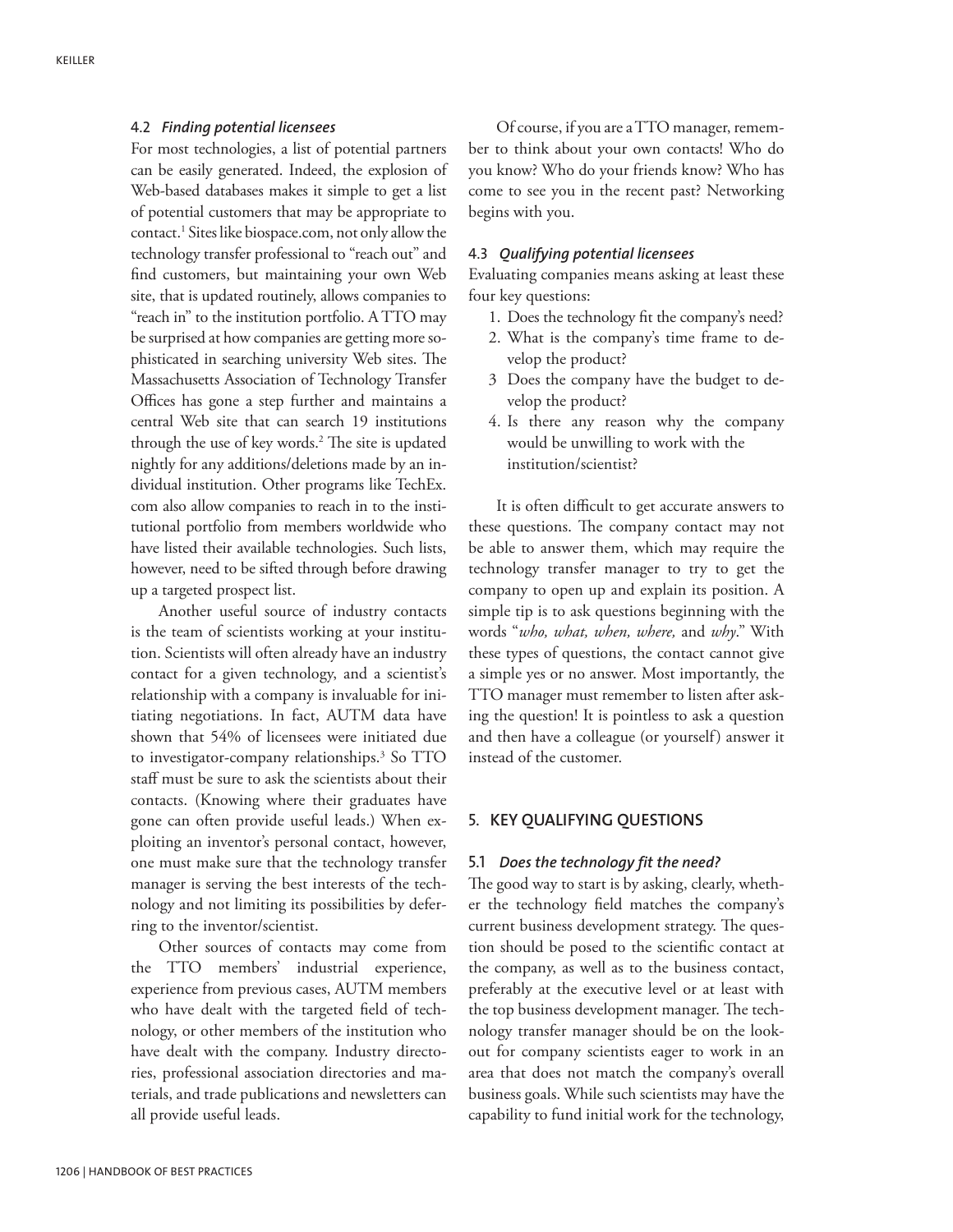he or she will most likely be unable to move the technology any further.

Asking for a review of the company's business strategy is appropriate, and good customers will want to provide this—confidentially—to ensure that everyone knows where this potential partnership would fit. After all, the company's scientific efforts must be matched with its marketing endeavors for a licensed technology to be commercialized.

The company should also be able to provide a sense of the market for the proposed product. Such information should include market size, trends, participants, and contacts, as well as recent deals relevant to the market and the company's overall approach to the market. Specific questions might include the following:

- Does the product fit into an easily identified market niche?
- What is the total market potential (range)?
- How fast is the overall market growing?
- Is the market prone to frequent innovation or is it a traditional/static market?
- Is market demand stable, cyclical, or seasonal?
- How many major competitors exist?
- Is market power diffused among many participants or concentrated in a few?
- Is the market characterized by critical price constraints, (for example, regulation, industry, association, dominant price leader, and so on)?
- Are competitors generally aggressive or relatively passive in their marketing?
- Are others working on similar developments?
- What competing research/development efforts exist?
- How easy would it be to duplicate the product?
- At what stage of development are others involved in this area of technology?
- How large are barriers to entry in this industry?
- How large a market share would be required to achieve the company's objectives?
- How fast will consumers recognize and respond to this innovation when available?

Ideally, both parties come to the table with a clear idea of their needs. The TTO will have a list of the strengths of the technology, the strengths of the investigator, and the strengths of the institution, while the company will arrive with a clear definition of what it needs to accomplish its strategic goals. A close match will allow the manager to move on to the next qualifying question.

# 5.2 *Do time frames mesh?*

Where does the project fit in with the company's development plans? The due diligence clauses in the contract need to match the answer to this question. The technology transfer manager might have negotiated a terrific royalty on product sales, but the company may not have plans to insert the technology into its product development group until the year 2015. Reviewing the business plan would be helpful in assessing the intentions of the company.

The company needs to express its intent to commercialize the technology in an acceptable time frame in order for the negotiation to proceed. Too many TTOs have been surprised by their partners' lack of diligence, and asking this question in the beginning establishes the groundwork for moving on to the next qualifying question. Diligence can be ensured by attaching milestone payments, minimum annual royalties, or research-funding-level commitments to development activities.

#### 5.3 *Is the company's budget adequate?*

How much money does the company have budgeted to develop this technology? The answer must match both the institution's and the company's needs. Will the scientist be comfortable with this level of funding? What research should be carried out at the company versus at the institution? The answers to these questions may reveal a flaw in the company's intentions. For example, it may desperately want this technology to round out a portfolio that would help the company raise additional funds but not really have the budget to undertake the project. The TTO might then miss the opportunity to license the technology to another party who has adequate funding available.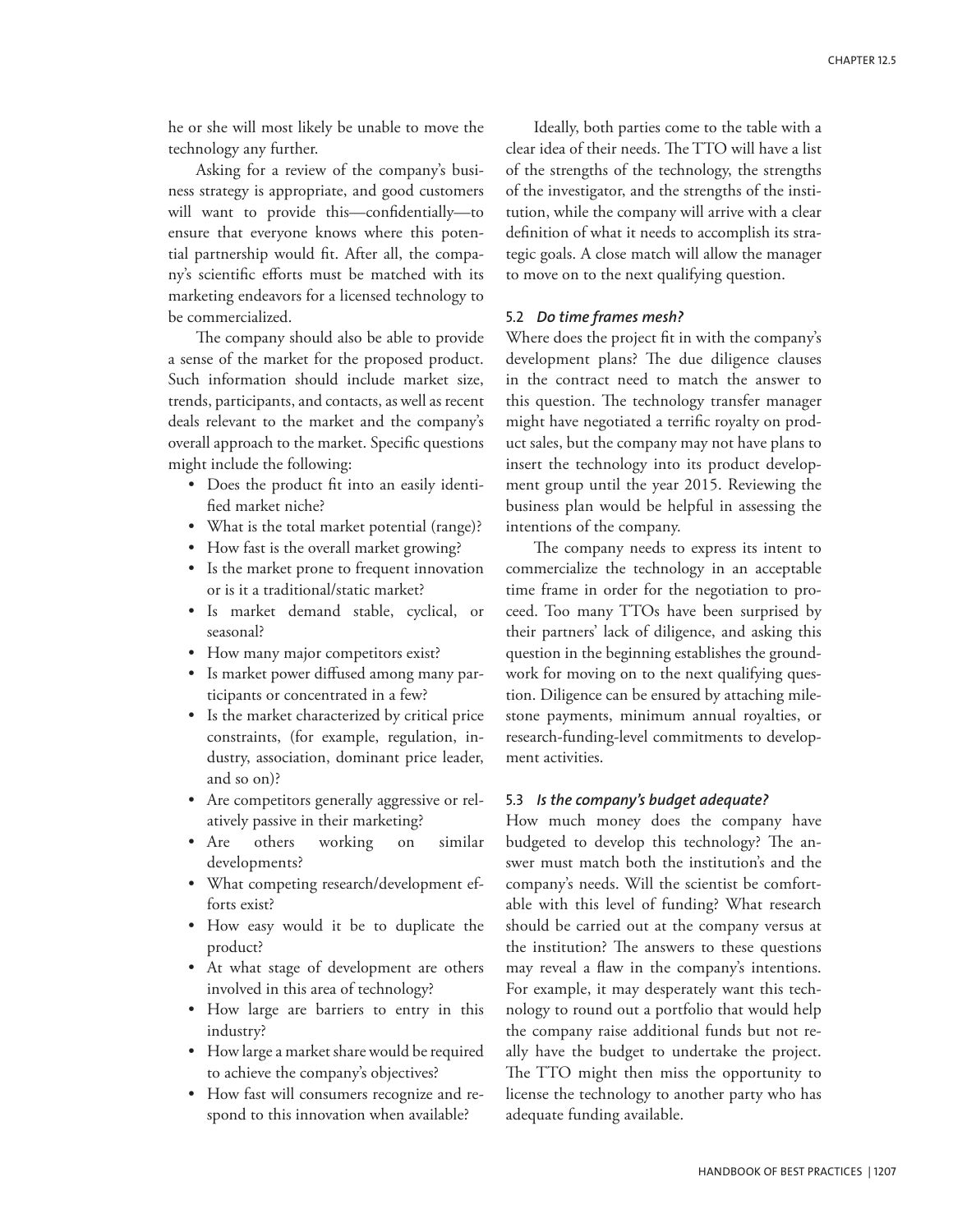Typically, this question can come down to a company having any funds versus having the right funds. While having "any funds" may be acceptable, all involved need to understand this prior to entering into an agreement.

## 5.4 *Do prejudices exist?*

Prejudice against an institution, TTO, or scientist should not be overlooked in the qualification process. The TTO, for example, may have found the ideal company for commercializing a technology, but it turns out that the scientist is a leading consultant for the competition. Or perhaps the company has a major program in this field with another institution, and wants to avoid diluting its efforts. Perhaps previous negotiations with the company have been poorly handled, and so the company is reluctant to negotiate with the institution again.

Such prejudices need to be addressed. Any of these situations can cause negotiations to break down or even never begin. If historical prejudice involved former personnel or a situation that no longer exists, then the prejudice may be irrelevant, but there need to be assurances from the company.

## 6. **MARKETING PACKAGE**

## 6.1 *Tailoring to your customer*

The marketing package depends on the stage of customer qualification. Initially, when inventory is made, a short, nonconfidential abstract of the technology should be prepared. Organizing these abstracts by market segment allows the TTO to provide tailored packages to prospects. The technology transfer manager must understand that industrial business development offices receive hundreds of technology proposals. Proposals that align with the interests of such offices will have a much better chance of getting attention. Do not, however, overplay this aspect. Potential customers will reveal their level of market knowledge when they are qualified in the "technology to fit the need" questioning. It is extremely dangerous to tell a company how to conduct business in its field, even if a scientist thinks the company is approaching it incorrectly. Boxes 1 and 2 present two approaches for initiating the search for a company

to license and develop a technology. Rifle-shot marketing<sup>4</sup> (Box 1) is most appropriate when the TTO has a handful of good partnering prospects. The shotgun-marketing approach (Box 2) provides advantages for small tech-transfer offices.<sup>5</sup> It is a no-frills approach that allows for a wide range of notification without a huge investment of time, but it requires careful orchestration.

An up-to-date Web site, with available technologies easily accessible, will augment your marketing approach. Make it easy for customers to navigate to a technology area and provide your nonconfidential abstracts. It could also be helpful to allow a link to pdf files of the abstract and of other publications so that the person searching can easily share the information with other internal staff. The TTO might also consider developing a list of quick pitches on video with the investigator taking 3–4 minutes to explain the technology. Technology today can produce videos relatively inexpensively, and setting a goal of adding 1–2 per month will help build the inventory without diverting too much energy from other tasks.

#### 6.2 *Getting it (confidentially?) right*

An even more targeted approach than that of rifleshot marketing will give the right information, to the right person, at the right time. Such precision requires a tremendous amount of effort, and managers should evaluate the opportunity cost of pursuing this approach in relation to other technologies that could be marketed using other methods. To pursue the "right-right-right-right" method, $6$ be sure to offer the "right information" including:

- title
- abstract
- patent or serial number
- summaries and digests
- catalogs and lists
- patent applications
- venture summaries
- business plan outline
- inventor discussions

As far as knowing how much information to give—and the form in which to give it—be sure to emphasize the *benefits* of the invention rather than its features. Describe *what* the invention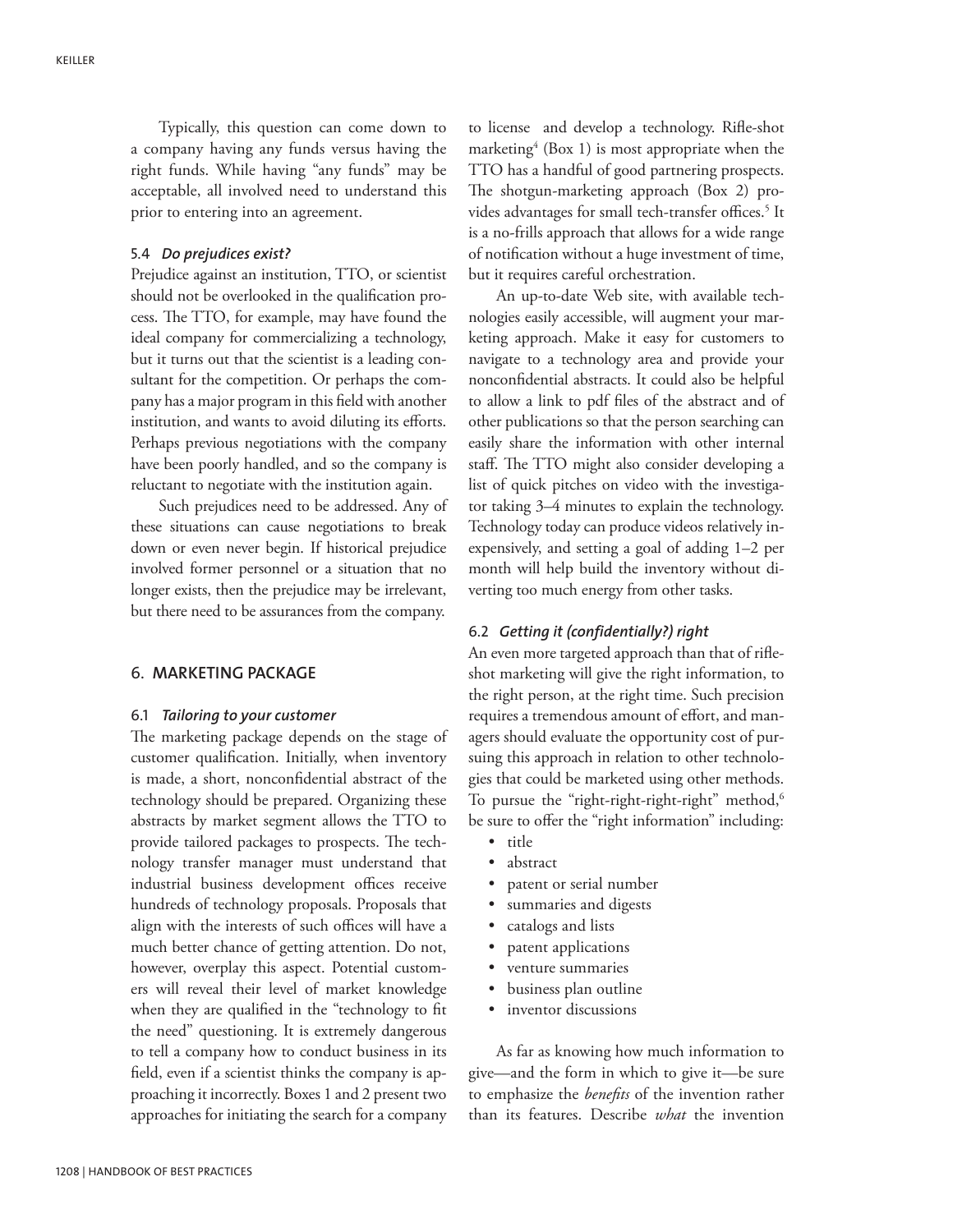# **Box 1: Rifle-Shot Marketing**

- 1. Present to one company at a time (or at most three or four).
- 2. Do not spend time and money publishing lists of "available cases."
- 3. Present technologies handpicked for your contacts—but do not wear out your welcome.
- 4. Send as much nonconfidential information as you can, including published papers, if possible.
- 5. Do not send confidential information uninvited, but include a confidentiality agreement for easy access to more information.
- 6. Include the names of all the inventors; for example, "R. Jones and Albert Einstein" not "Jones, et al."
- 7. Send a cover letter that explains:
	- what the case is all about (one paragraph)
	- why the case might interest the company
	- what the licensing situation is
	- how to get more information
- 8. Don't be unnecessarily protective of information.
- 9. Do answer phone calls and letters promptly.

## **Box 2: Shotgun Marketing**

Principle features of the shotgun marketing approach:

- many companies notified at once
- "cold mailings" used instead of targeted mailings
- preference to hit "more" instead of "less"
- follow-up time reduced

Special techniques for using the shotgun approach:

- provide a marketing package with a nonconfidential abstract for the invention/technology
- use letterhead, stationery, and other paper goods that clearly identify the institution
- use careful selection criteria to identify marketing targets
- maintain as much contact as possible with technology liaisons of the primary marketing targets
- explain to potential licensees why you are using this approach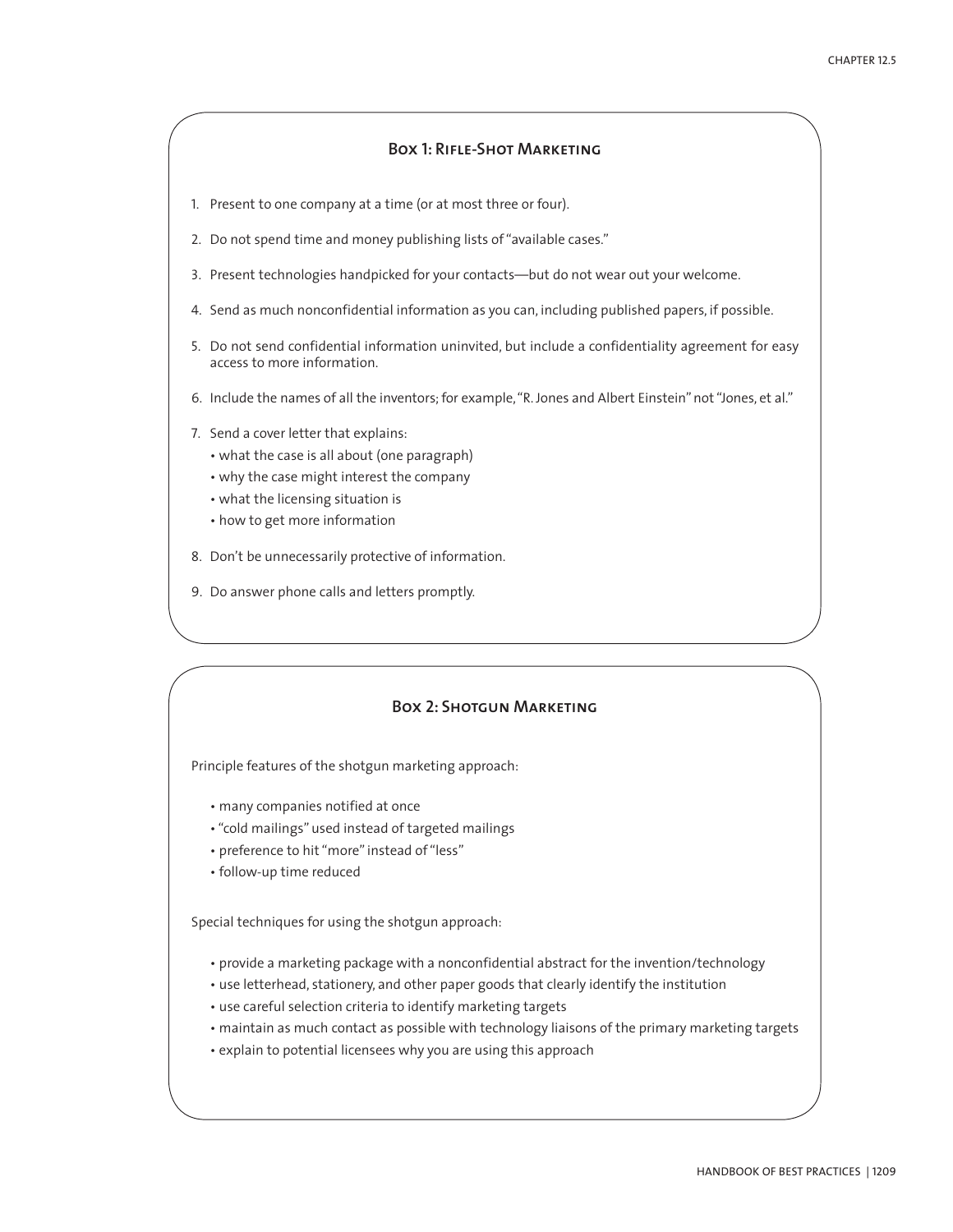does rather than *how* it does it. Compare the invention to one or more current alternatives, and highlight the invention's advantages but be prepared to knowledgeably discuss its disadvantages. Identify and evaluate the market potential, estimate production methods (and costs, if possible), and estimate the investment required to commercialize the invention. For the latter, be sure to consider what other technical, marketing, or distribution resources would be required. Also, share knowledge you may have of any regulatory, governmental, or other factors that are important to commercializing the particular technology. Finally, develop an intuitive feel for how the invention would fit in a company's strategic technical plans. As part of this attempt, try to use a title that will have marketing appeal, instead of a patent-type title. For example, turn "Synthesis of Conducting Tim Films by Nitridation of Spin-on Oxides" into "Improved Fabrication for Titanium Nitride Films Using a Sol-Gel Process." This will show that you have carefully thought not only about how the potential product would fit into the company's product portfolio but also how it might fit more generally into the market.

To get your information into the "right hands" at the "right company," you will need to have identified who the "right hands" are. Consider what company level or function is most suitable for your pitch:

- top: chief executive officer, president, general manager, vice president, director
- bottom: scientist, engineer, operations staff, marketing/sales personnel
- middle: licensing, patent counsel, tech transfer
- by function: R&D, engineering, marketing, business development

Be sure to take full advantage of alumni employees, departed inventors, and others who may still have very useful contacts and information that can help you get your materials into the right hands. Of course, before you can identify the right hands, you will need to have identified the right company. Resources for finding the right company include:

- inventors
- online services
- business directories
- trade journals
- professional and trade associations
- scientific conference attendees/speakers
- government contacts (for example, Small Business Innovation Research grantees)

To find the right time to contact the right hand at the right company with the right information, you will need to be aware of changes in government regulation, shifts in business focus, external circumstances (for example, war or macroeconomic changes), personnel changes, technical breakthroughs, and other relevant current events. Think hard, then roll the dice.

It is possible to provide even more detailed information after confidentiality agreements have been signed. But more and more companies are scrutinizing their willingness to sign such agreements, especially for devices. At any rate, in confidence, more scientific detail may be provided, including a more detailed patent-status description. Depending upon the opportunity's potential size, the TTO may go further and provide a full business plan to prospective investors.

The key to any successful information package is to find answers to as many questions as possible as to what companies would partner well with the institution, and then tailor the package to handle any objections raised by the customer. Be sure to emphasize the benefits of the invention related to the market. For example, could the invention lead to any of following?

- a product or service that performs an entirely new function
- improved performance of an existing function
- improved manufacture of an existing product
- additional functions of an existing product
- an existing product in a new market
- integration of two existing products

If the answer is yes, be sure to say so. Finally, and most importantly, *follow up and keep track of contacts.*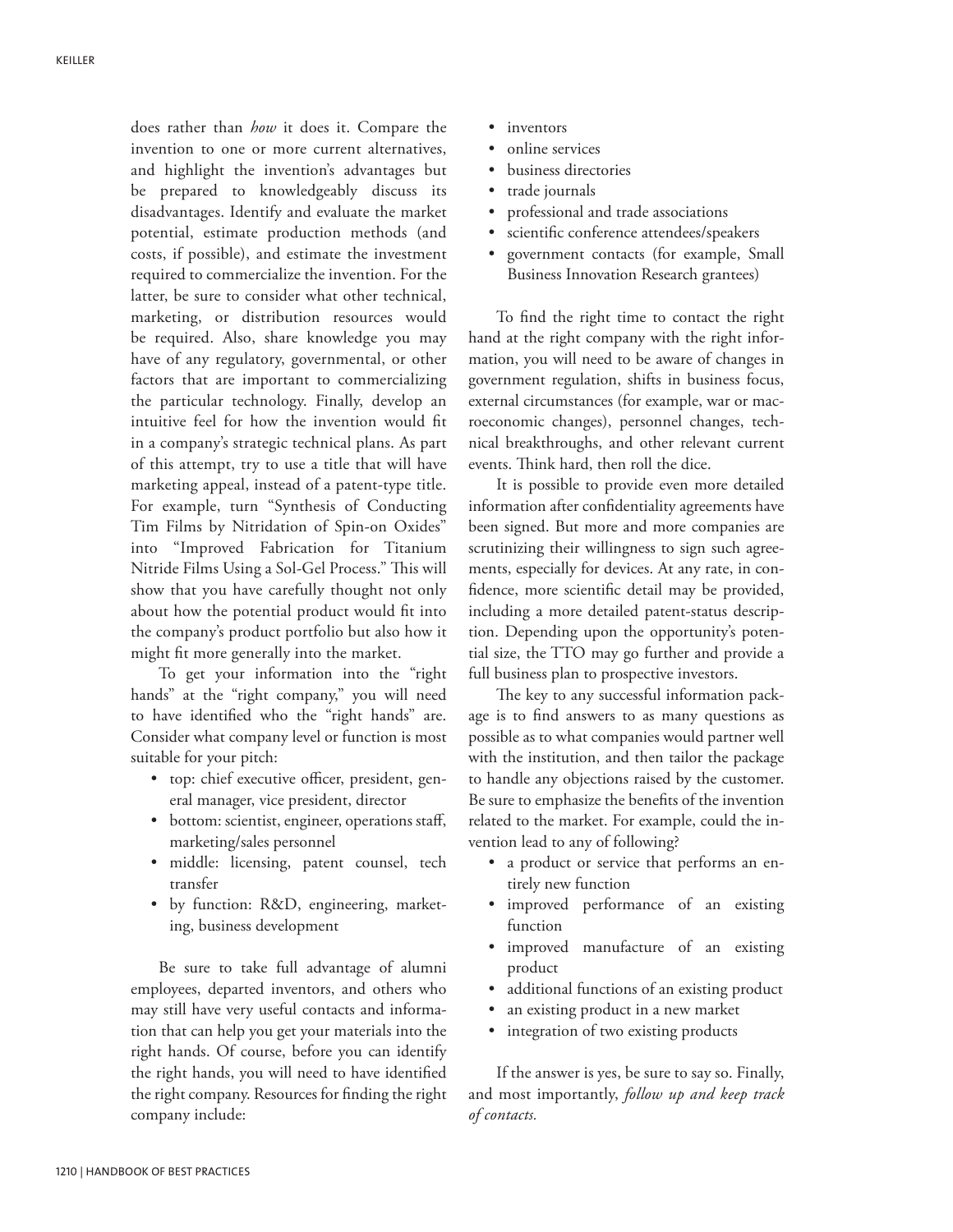# 7. **CLOSING THE TRANSACTION**

# 7.1 *Terms*

Hopefully, the basic terms of the technology transfer will become evident after the qualification effort is complete. However, it would not be unusual for the terms to reveal the true answers to qualification questions. This is when it is critical for both sides to really understand what is expected from each party. Budget and remuneration issues should certainly be resolved at this stage and not left to the execution copy stage.

The technology transfer manager should not take a term sheet lightly. The institution attorney will caution the TTO that the term sheet could be construed as a binding document. Therefore, it should not be used for loose negotiating, but instead as a sincere effort to understand each other's responsibilities for the transaction. This includes not only the financial commitments, but the personnel, laboratory, institutional, and corporate resource commitments.

#### 7.2 *Transaction time and negotiation process*

Transaction time, or the time taken to negotiate a contract from start to finish, is critical to the TTO if it is going to keep up versus build up its inventory. Lengthy negotiations, long meetings without agendas or outcomes, and lack of preparation all contribute to prejudices that could interfere with current and future transactions.

The technology transfer manager should keep in mind that royalties cannot begin without the completion of the transaction. A six-month delay due to a lack of focus or commitment may mean six months of lost revenue to the company and lost royalties to the institution. Moreover, competitive technologies often have a limited window of opportunity. It is a real disservice to all involved if an opportunity is missed because of an inability to work through the issues. One should always remember that, instead of languishing, it is usually better to determine quickly that a potential partner is not actually a qualified customer and then move on to another party that is more capable. The TTO has to look at such options as an opportunity cost: there are always other cases that could be moved forward but for a delayed qualification process.

This author has found it helpful as a member of a technology transfer department to review regularly the top three to six projects that are nearest to closing. Department members contribute to the process by suggesting ways to move things toward closing. The exercise also reminds the professional to spend an appropriate amount of time completing the task. In short, the TTO often needs to be the facilitator as much as the negotiator.

#### 7.3 *Follow up*

The signatures on the execution copy of the contract are usually (1) the signal for celebration and (2) the opportunity to move on to the next case. However, the follow-up to a contract is often overlooked, and this can be a costly mistake. One must maintain contact in order to ensure that the company's original goals with respect to the technology remain the same. Be aware that the company may have been saying yes, when it really meant no, to questions during deal negotiations or during the ongoing commercialization of the institution's technology. This indecision can manifest itself when the TTO has presented a technology to a company that either does not want to, or cannot, make a decision about commercialization. The institution, for example, may be a big customer of the company's existing products, and the company does not want to upset the current relationship by passing on an opportunity to license a technology. But because the company does not know what to do, it does nothing, and the technology sits.

There is also no alternative to tracking contracts to make sure that payments are made and milestones are reached. Indeed, the diligence of all parties needs to be assured in order to eventually see a product enter the market. A database program should be used to automatically flag events, activities, and payments so that the TTO can more effectively follow up with the sponsor, collect fees, and monitor progress. By following up and measuring the success of a program, one gains useful information for future contracts. Indeed, a relationship can be built with the company that allows for more-efficient future negotiations.